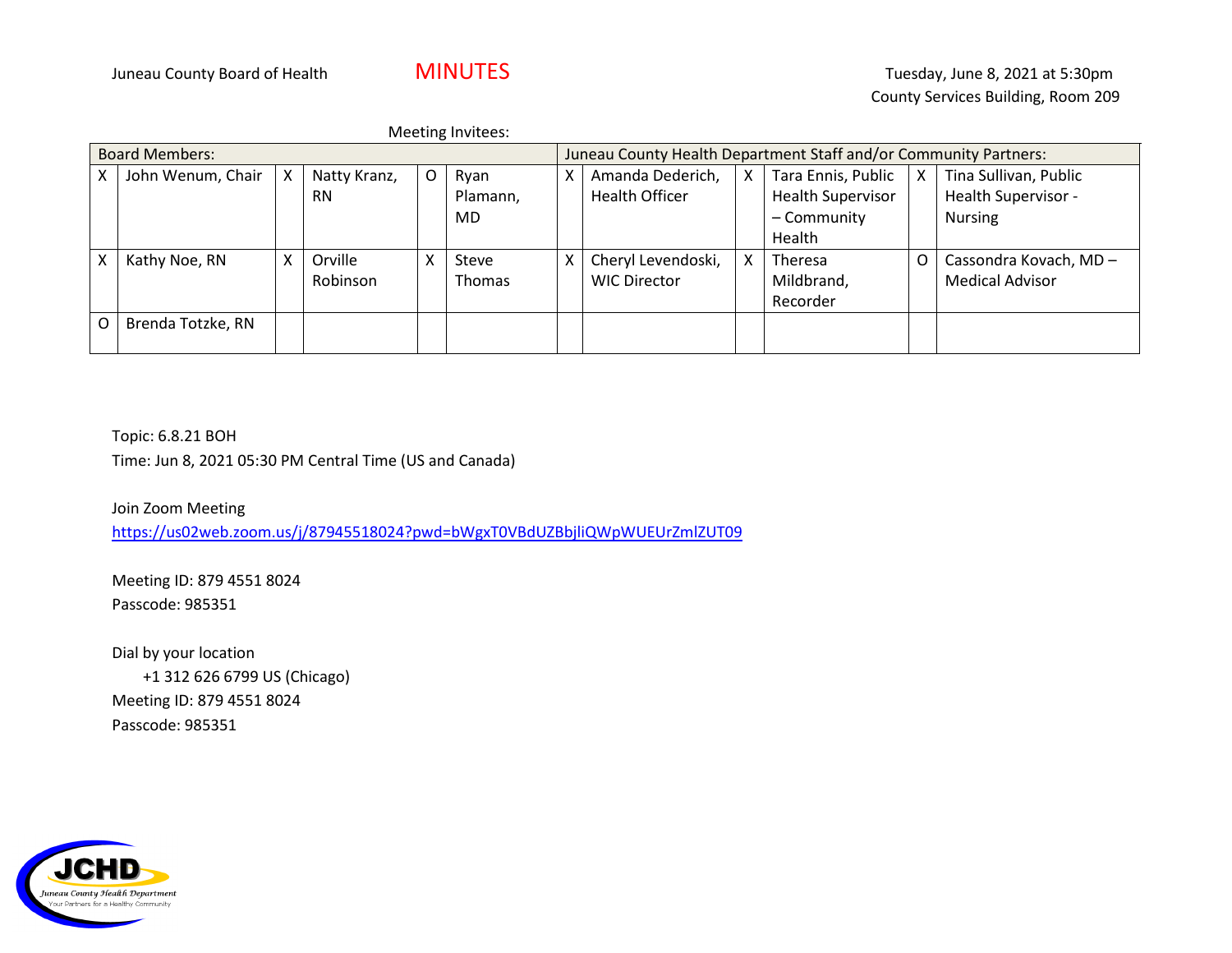| <b>Topic</b>                                                                                                                                                                    | <b>Lead</b>                                     | <b>Discussion and Action Items</b>                                                                                                                                                                                                                 |
|---------------------------------------------------------------------------------------------------------------------------------------------------------------------------------|-------------------------------------------------|----------------------------------------------------------------------------------------------------------------------------------------------------------------------------------------------------------------------------------------------------|
| Call to Order* Motion by: Kathy<br>Second by: Natty<br>Determine the meeting has been posted as mandated<br>by Law - agenda posted on June 4, 2021                              | John Wenum, Chair                               | Approval of May 11, 2021 Minutes*:<br>Motion by: Steve<br>Second by: Kathy                                                                                                                                                                         |
| <b>Medical Advisor Report</b>                                                                                                                                                   | Cassondra Kovach, MD,<br><b>Medical Advisor</b> |                                                                                                                                                                                                                                                    |
| <b>Health Officer Update</b><br><b>County Committee Powers and Duties</b><br>Resolution Approval* (draft given day of)<br>Environmental Health Update<br><b>PFAS</b><br>$\circ$ |                                                 | Draft of the County Committee Powers and Duties<br>was compiled following state statue 251.03, local<br>board of health; members.                                                                                                                  |
| Wood County Water Lab<br>$\circ$                                                                                                                                                |                                                 | OLD: The board of health shall consist of three<br>county board members and three non-members, of<br>which two shall be from the medical profession.                                                                                               |
|                                                                                                                                                                                 | Amanda Dederich,<br><b>Health Officer</b>       | NEW: In accord with Wis. Stats. $\S$ 251.03(2), the<br>board of health shall consist of not more than 9<br>members, not less than three of which shall be<br>non-members of the county board, two of whom<br>shall be from the medical profession. |
|                                                                                                                                                                                 |                                                 | New language may contain a double negative making<br>it confusing.                                                                                                                                                                                 |
|                                                                                                                                                                                 |                                                 | Motion to propose amendment to use statue's<br>language by Steve, second by Kathy.*                                                                                                                                                                |
|                                                                                                                                                                                 |                                                 | PFAS webinar/pane discussion is Thursday, June 10,<br>10am. Dustin Ladd put together panel with the DNR<br>to discuss possible contamination at Volk Field.                                                                                        |

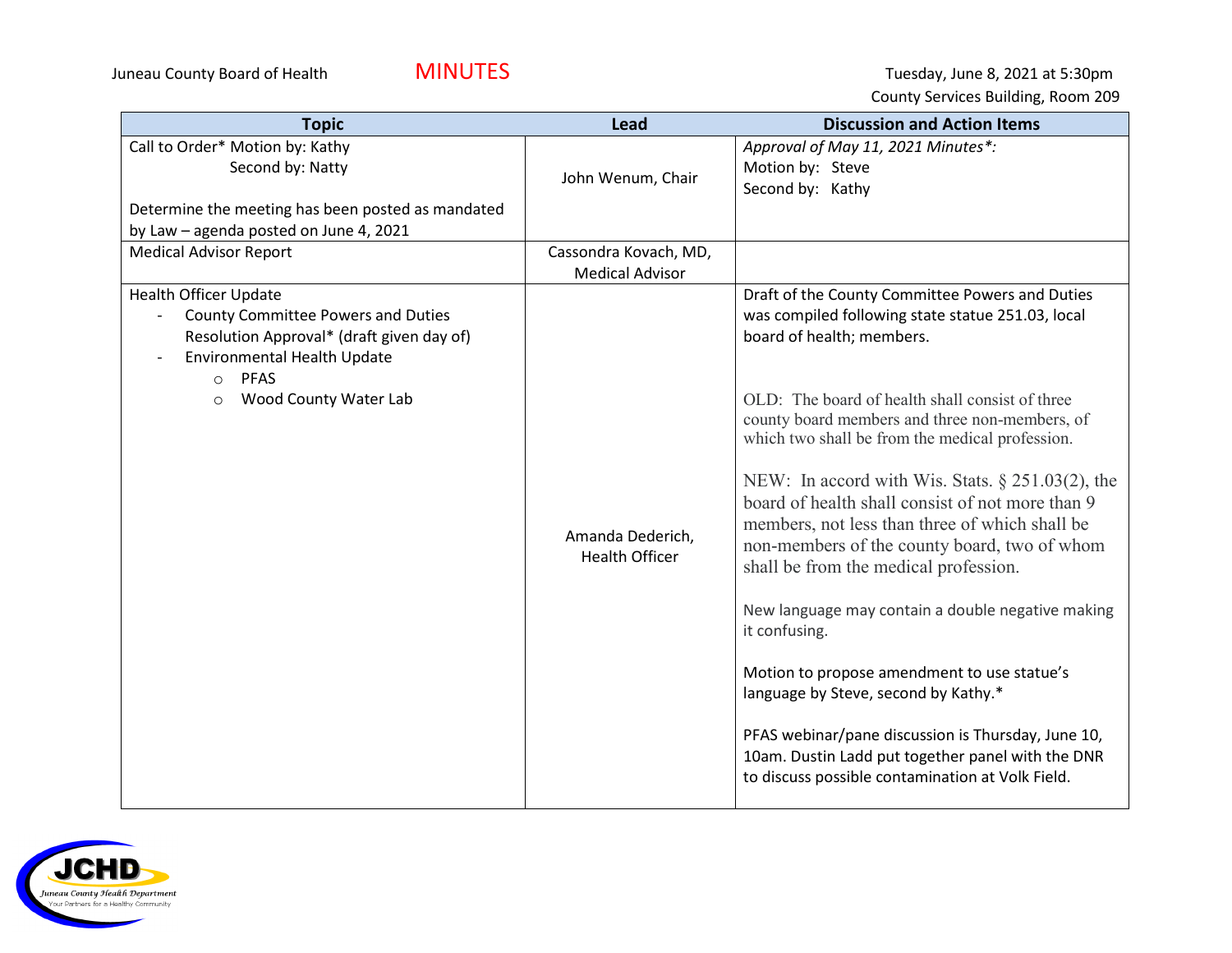|                              |                           | Wood County water lab was funded in part from          |
|------------------------------|---------------------------|--------------------------------------------------------|
|                              |                           | Juneau County. Because of high demand so early and     |
|                              |                           | earmarked money, they are able to self-sustain.        |
|                              |                           | \$17,000 possibly coming back to the County. Need to   |
|                              |                           | find out where the funds originally came from. Some    |
|                              |                           | of the funding may have come from Communicable         |
|                              |                           | Disease \$3,700. Should the funds come back to the     |
|                              |                           | Health Department, the county, or stay in a water      |
|                              |                           | fund for future use? Does Hardwood Range have any      |
|                              |                           | contamination from the activity there? Earmark for     |
|                              |                           | water if allowable? Check for restrictions before      |
|                              |                           | money comes back to us.                                |
|                              |                           | County Board of Supervisors approved reclass.          |
|                              |                           | Proposals due by July 1st. A space will be created for |
|                              |                           | the board and HO to review and approve proposals.      |
|                              |                           | Reviewing support staff and nursing positions.         |
|                              |                           | Motion to move forward with reclassification needs     |
|                              |                           | motioned by Steve, second by Natty.*                   |
| Public Health Program Update |                           | Round two for ad and recruiting offer was accepted     |
| PHN Update                   |                           | and rescinded. 2 of the 3 candidates were making       |
| <b>COVID Update</b>          |                           | more than what the Health Department could offer.      |
|                              |                           | Round three ok'd to leave open until filled. Contact   |
|                              |                           | tracing is down to one individual that would be done   |
|                              | Tina Sullivan,            | by September.                                          |
|                              | Public Health Supervisor, | Testing ok'd to biweekly at New Lisbon community       |
|                              | <b>Nursing</b>            | Center. 11 people at the last testing site. 5 cases in |
|                              |                           | the last week. 6 active cases in the county. Vaccine   |
|                              |                           | rates: JC is lagging behind the state. State 49% one   |
|                              |                           | dose, JC is just below 40%. Vaccination continues      |
|                              |                           | with HD and community partners. 45 people showed       |
|                              |                           | for last J&J drive through clinic. Working with        |